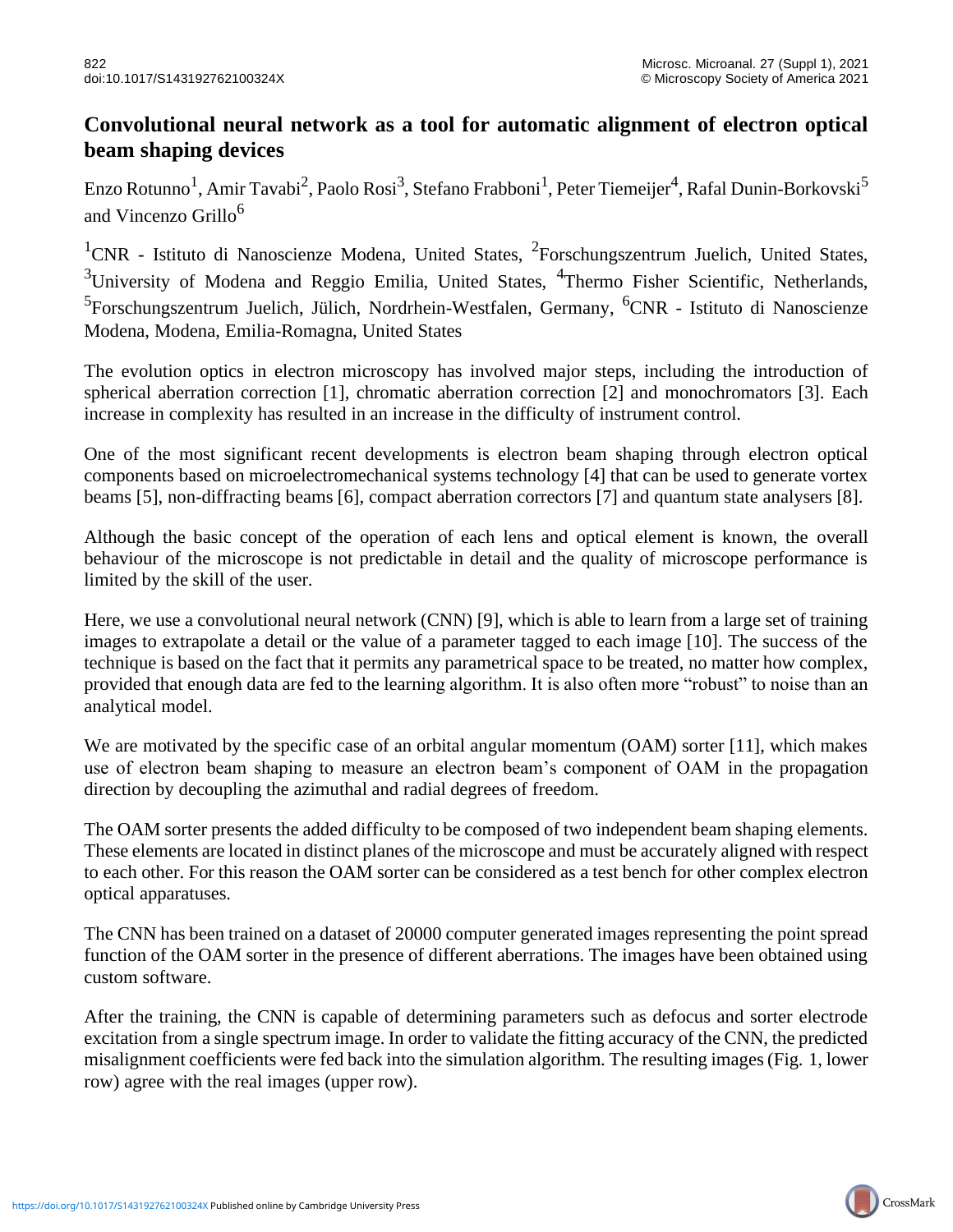The fitting of an experimental image using the CNN was found to only take (on average over 1000 iterations) 56 ms on a conventional laptop, including image pre-processing. The computational time is therefore negligible compared to the acquisition time. For this reason, we anticipate that a CNN can provide real-time control and feedback about alignment accuracy during experiments.

We have demonstrated that a neural network can be used to determine alignment parameters for the complex electron optical configuration of an OAM sorter, for which the effects of misalignment cannot easily be managed analytically or adjusted manually. The fitting is demonstrated to be fast and reliable, opening the way to real-time automated control of the experimental setup.

The proposed method is not however limited to the OAM sorter. Such an approach can be applied in real time to align other complex optical systems, such as spherical aberration correctors, based on minimal experimental data. We envisage that in the future experimental devices will be able to self-diagnose and communicate with operators in real-time.

This work is supported by Q-SORT, a project funded by the European Union's Horizon 2020 Research and Innovation Program under grant agreement No. 766970.



**Figure 1.** Demonstration of the predictive ability of the CNN for a comparison between experimental images (upper row) of the Sorter point spread function and simulations performed using the parameters predicted by the CNN (lower row). The fitted parameters, reported as labels, are defocus (df), sorter excitation (SM), beam shift (shx and shy), rotation angle (β).

References

[1] M. Haider, S. Uhlemann, E. Schwan, H. Rose, B. Kabius, and K. Urban, Nature, 392 (1998), 768. [2] M. Haider, H. Muller, S. Uhlemann, J. Zach, U. Loebau, R. Hoeschen, Ultramicroscopy 108 (2008), 167-178.

[3] P.C. Tiemeijer, M. Bischoff, B. Freitag, C. Kisielowski, Ultramicroscopy 114 (2012) 72-81. [4] J. Verbeeck, A. Béché, K. Müller-Caspary, G. Guzzinati, M. A. Luong, M. Den Hertog, Ultramicroscopy, 190 (2018), 58–65.